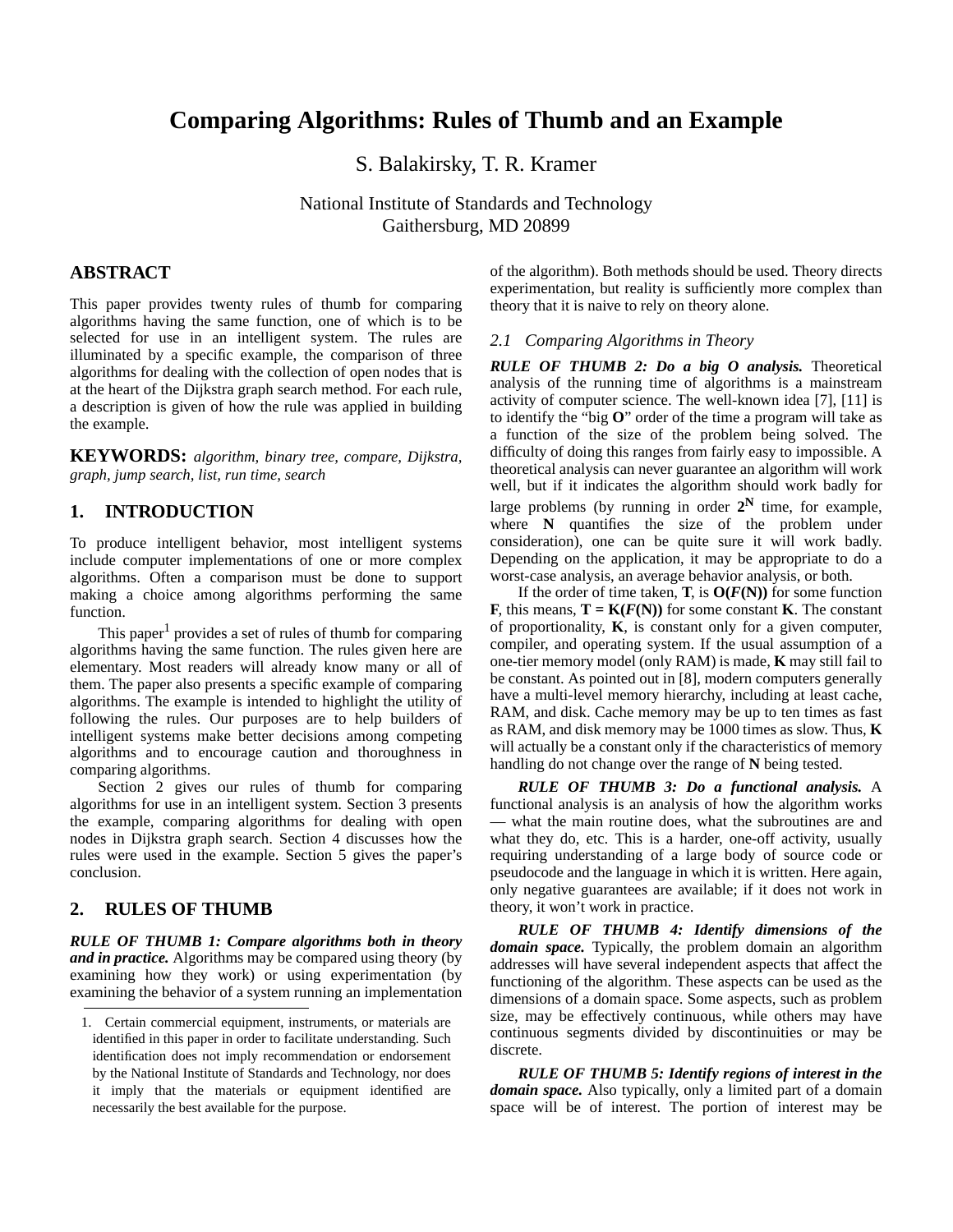|                                                                                                                                                                                              | Form Approved<br>OMB No. 0704-0188                                                                                                                                                                                                                                                                                                                                                                                                                                                                                                                                                                                                                                                                                                                                                                       |                              |                                                     |               |                                                    |  |  |
|----------------------------------------------------------------------------------------------------------------------------------------------------------------------------------------------|----------------------------------------------------------------------------------------------------------------------------------------------------------------------------------------------------------------------------------------------------------------------------------------------------------------------------------------------------------------------------------------------------------------------------------------------------------------------------------------------------------------------------------------------------------------------------------------------------------------------------------------------------------------------------------------------------------------------------------------------------------------------------------------------------------|------------------------------|-----------------------------------------------------|---------------|----------------------------------------------------|--|--|
| does not display a currently valid OMB control number.                                                                                                                                       | Public reporting burden for the collection of information is estimated to average 1 hour per response, including the time for reviewing instructions, searching existing data sources, gathering and<br>maintaining the data needed, and completing and reviewing the collection of information. Send comments regarding this burden estimate or any other aspect of this collection of information,<br>including suggestions for reducing this burden, to Washington Headquarters Services, Directorate for Information Operations and Reports, 1215 Jefferson Davis Highway, Suite 1204, Arlington<br>VA 22202-4302. Respondents should be aware that notwithstanding any other provision of law, no person shall be subject to a penalty for failing to comply with a collection of information if it |                              |                                                     |               |                                                    |  |  |
| 1. REPORT DATE<br><b>AUG 2004</b>                                                                                                                                                            |                                                                                                                                                                                                                                                                                                                                                                                                                                                                                                                                                                                                                                                                                                                                                                                                          |                              | <b>3. DATES COVERED</b><br>00-00-2004 to 00-00-2004 |               |                                                    |  |  |
| <b>4. TITLE AND SUBTITLE</b>                                                                                                                                                                 | 5a. CONTRACT NUMBER                                                                                                                                                                                                                                                                                                                                                                                                                                                                                                                                                                                                                                                                                                                                                                                      |                              |                                                     |               |                                                    |  |  |
| <b>Comparing Algorithms: Rules of Thumb and an Example</b>                                                                                                                                   | <b>5b. GRANT NUMBER</b>                                                                                                                                                                                                                                                                                                                                                                                                                                                                                                                                                                                                                                                                                                                                                                                  |                              |                                                     |               |                                                    |  |  |
|                                                                                                                                                                                              |                                                                                                                                                                                                                                                                                                                                                                                                                                                                                                                                                                                                                                                                                                                                                                                                          |                              |                                                     |               | 5c. PROGRAM ELEMENT NUMBER                         |  |  |
| 6. AUTHOR(S)                                                                                                                                                                                 |                                                                                                                                                                                                                                                                                                                                                                                                                                                                                                                                                                                                                                                                                                                                                                                                          |                              |                                                     |               | <b>5d. PROJECT NUMBER</b>                          |  |  |
|                                                                                                                                                                                              |                                                                                                                                                                                                                                                                                                                                                                                                                                                                                                                                                                                                                                                                                                                                                                                                          |                              |                                                     |               | <b>5e. TASK NUMBER</b>                             |  |  |
|                                                                                                                                                                                              |                                                                                                                                                                                                                                                                                                                                                                                                                                                                                                                                                                                                                                                                                                                                                                                                          |                              |                                                     |               | 5f. WORK UNIT NUMBER                               |  |  |
| 7. PERFORMING ORGANIZATION NAME(S) AND ADDRESS(ES)<br>National Institute of Standards and Technology (NIST), Manufacturing<br>Engineering Laboratory, 100 Bureau Dr, Gaithersburg, MD, 20899 |                                                                                                                                                                                                                                                                                                                                                                                                                                                                                                                                                                                                                                                                                                                                                                                                          |                              |                                                     |               | 8. PERFORMING ORGANIZATION<br><b>REPORT NUMBER</b> |  |  |
| 9. SPONSORING/MONITORING AGENCY NAME(S) AND ADDRESS(ES)                                                                                                                                      |                                                                                                                                                                                                                                                                                                                                                                                                                                                                                                                                                                                                                                                                                                                                                                                                          |                              |                                                     |               | 10. SPONSOR/MONITOR'S ACRONYM(S)                   |  |  |
|                                                                                                                                                                                              |                                                                                                                                                                                                                                                                                                                                                                                                                                                                                                                                                                                                                                                                                                                                                                                                          |                              |                                                     | NUMBER(S)     | 11. SPONSOR/MONITOR'S REPORT                       |  |  |
| 12. DISTRIBUTION/AVAILABILITY STATEMENT                                                                                                                                                      | Approved for public release; distribution unlimited                                                                                                                                                                                                                                                                                                                                                                                                                                                                                                                                                                                                                                                                                                                                                      |                              |                                                     |               |                                                    |  |  |
| <b>13. SUPPLEMENTARY NOTES</b>                                                                                                                                                               | Proceedings of the 2004 Performance Metrics for Intelligent Systems Workshop (PerMIS ?04),<br>Gaithersburg, MD on August 24-26 2004                                                                                                                                                                                                                                                                                                                                                                                                                                                                                                                                                                                                                                                                      |                              |                                                     |               |                                                    |  |  |
| 14. ABSTRACT<br>see report                                                                                                                                                                   |                                                                                                                                                                                                                                                                                                                                                                                                                                                                                                                                                                                                                                                                                                                                                                                                          |                              |                                                     |               |                                                    |  |  |
| <b>15. SUBJECT TERMS</b>                                                                                                                                                                     |                                                                                                                                                                                                                                                                                                                                                                                                                                                                                                                                                                                                                                                                                                                                                                                                          |                              |                                                     |               |                                                    |  |  |
| 16. SECURITY CLASSIFICATION OF:                                                                                                                                                              |                                                                                                                                                                                                                                                                                                                                                                                                                                                                                                                                                                                                                                                                                                                                                                                                          | 17. LIMITATION OF            | 18. NUMBER                                          | 19a. NAME OF  |                                                    |  |  |
| a. REPORT<br>unclassified                                                                                                                                                                    | b. ABSTRACT<br>unclassified                                                                                                                                                                                                                                                                                                                                                                                                                                                                                                                                                                                                                                                                                                                                                                              | c. THIS PAGE<br>unclassified | <b>ABSTRACT</b><br>Same as<br><b>Report (SAR)</b>   | OF PAGES<br>8 | <b>RESPONSIBLE PERSON</b>                          |  |  |

**Standard Form 298 (Rev. 8-98)**<br>Prescribed by ANSI Std Z39-18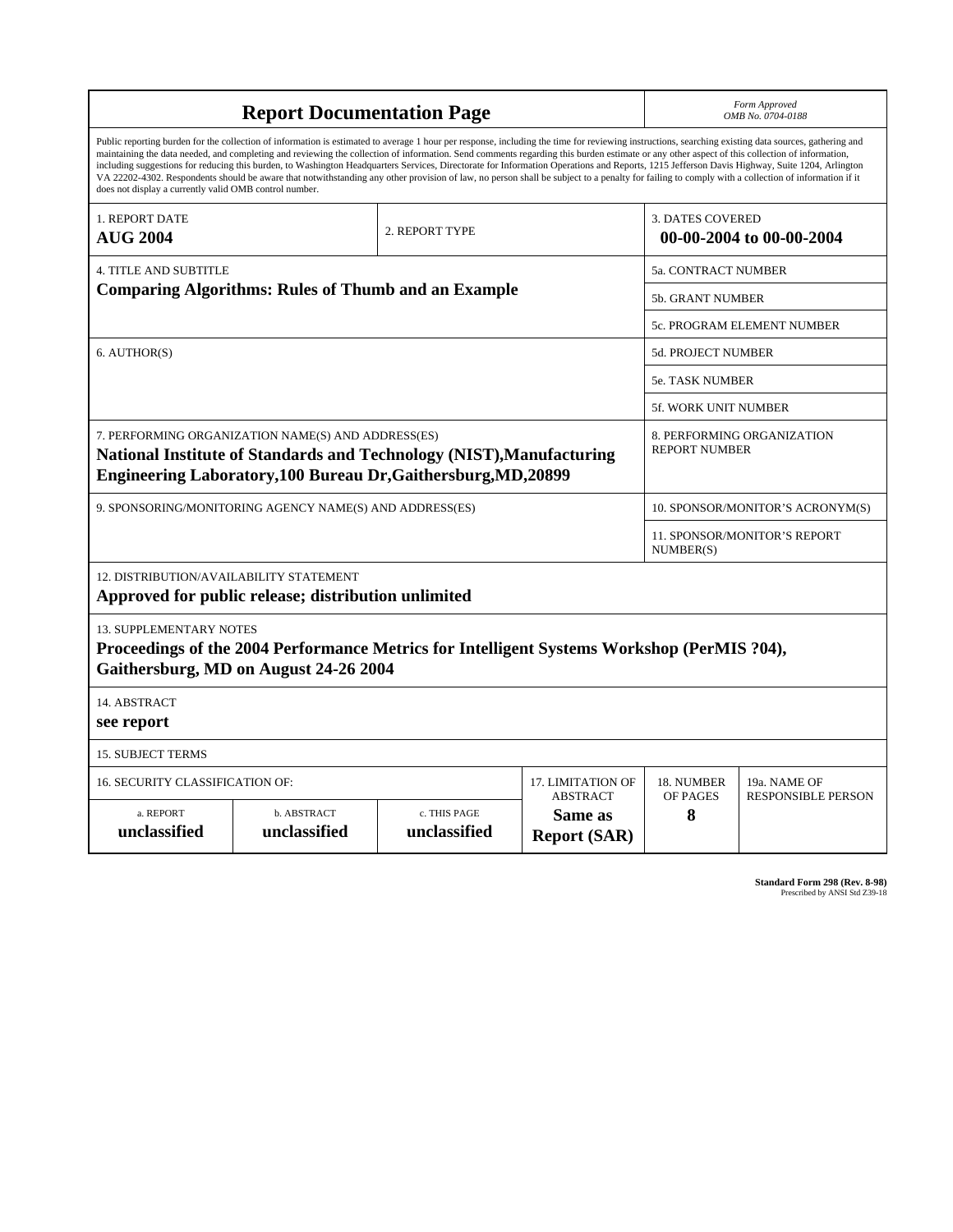bounded either naturally (by discontinuities in the dimensions of the space), or synthetically (by picking limits along continuous dimensions). It is important to identify the regions of interest because algorithms may, and almost always do, perform qualitatively differently in different parts of the space. In this paper, we use the term "sea change" to mean a qualitative change in the functioning of an algorithm in different parts of the domain space.

*RULE OF THUMB 6: In the functional analysis, consider all regions of interest in the domain space.* A functional analysis will not be complete unless it identifies (i) what is qualitatively different in different parts of the domain space where the algorithm is intended to work, and (ii) how qualitative differences in the part of the domain space affect the performance of the algorithm.

*RULE OF THUMB 7: Get the source code.* While natural language and pseudocode versions of algorithms can be analyzed, the analysis is likely to miss key points if it is not done on the source code, the first key point being: does the code implement the algorithm correctly. Without having the code in hand, it cannot be debugged, modified, or recompiled.

#### *2.2 Comparing Algorithms in Practice*

Where theoretical analysis is not well-developed, only experimentation is available to compare algorithms. Even where a theoretical analysis of algorithm performance is available, it cannot reveal how an implementation will perform. An abstract algorithm does not run on an abstract machine. An implementation of the algorithm in a specific computer language, compiled by a specific compiler (or interpreted by a specific interpreter) for a specific machine architecture is what runs. And it runs on a specific piece of computer hardware, under control of a specific operating system, possibly depending on a specific file server connected by a specific communications system. Each of these items can affect the performance of an algorithm [\[6\],](#page-8-0) [\[8\].](#page-8-1)

*RULE OF THUMB 8: Determine what is to be optimized, and test that.* This is obvious but ranges from easy to nearly impossible in practice. Algorithms that return an answer guaranteed to be optimal for a well-defined single measure (least cost, for example) provide the easy cases. In hard cases (computer vision has them), it is difficult even to characterize what one is trying to optimize. There may be trade-offs among optimizing several aspects of performance: average performance vs. worst-case performance, minimizing bad results vs. maximizing good ones, minimizing running time vs. maximizing answer quality, falling off a cliff at domain region boundaries vs. sliding down gradually, etc.

*RULE OF THUMB 9: In experiments, keep the number of variable factors to a minimum.* This is a main tenet of standard experimental procedure, which should be followed insofar as possible. Keep all conditions but one the same between tests, changing only one factor at a time. In particular, when comparing two algorithms, to the extent possible:

- 1. Implement them in the same computer language.
- 2. Compile them on the same compiler, using the same compiler settings.
- 3. Run them on the same computer.
- 4. Test them under similar conditions of computer usage.

If it is known what computer the algorithm will be running on as part of the complete intelligent system, that is the computer that should be used for testing. Otherwise, the same tests should be repeated on each computer that might be used in the full system.

*RULE OF THUMB 10: Conduct one or more series of tests that are ordered by size but have the same values in other dimensions.* If problem size is variable in an application, it usually varies continuously. The range of sizes should match the range presented by the regions of interest in the domain space, if that is known. When such a series of tests is conducted, if theory indicates there are no sea changes in system behavior across the range of sizes, test results (such as time) should lie on a smooth curve of some sort when the results are plotted on a graph showing problem size on one axis and results on the other axis. If there is a kink in the curve where theory does not predict a sea change, double-check the theoretical analysis and/or run the same tests on a different computer. If the kink is not found on a second computer, the cause of the kink lies somewhere in the first computer.

*RULE OF THUMB 11: Conduct identical tests on substantially different computers.* If the same tests can be run on substantially different computers, and the ratio of the times taken by the two computers is nearly constant across tests, this is (mushy) evidence that the system operating regimes are not undergoing sea changes between tests. If one of the computers behaves qualitatively differently between two tests, it is unlikely that the second computer will have a sea change at the same point.

*RULE OF THUMB 12: Conduct tests with the computer lightly loaded.* The two most significant measures of load on the computer are memory usage and CPU usage.

If RAM memory is not lightly loaded, the operating system will use secondary memory with the effect, according to [\[8\]](#page-8-1), that "memory access times can vary by factors as large as a million" in the worst case. The same paper observes that because of memory effects, "[predicted] running times that are off by three orders of magnitude are not unusual."

Reduce the number of processes competing for time as far as possible while testing. For example, do not run two tests simultaneously. Ideally, while many processes will inevitably be resident on the test computer, only the process being tested should use any significant amount of CPU time. The Unix "time" command, for example, shows the percentage of CPU time used by the process that was timed. If this command is used for timing, use results only for those runs for which CPU usage is near 100%.

*RULE OF THUMB 13: Monitor computer use during testing.* Memory usage per process on Sun computers<sup>1</sup> and other computers using unix-like operating systems may be checked with **top** or **ps**. **Top** also shows total memory usage.

<sup>1.</sup> In this paper, "Sun computer" means a Sun computer running the Solaris operating system (which is unix-like).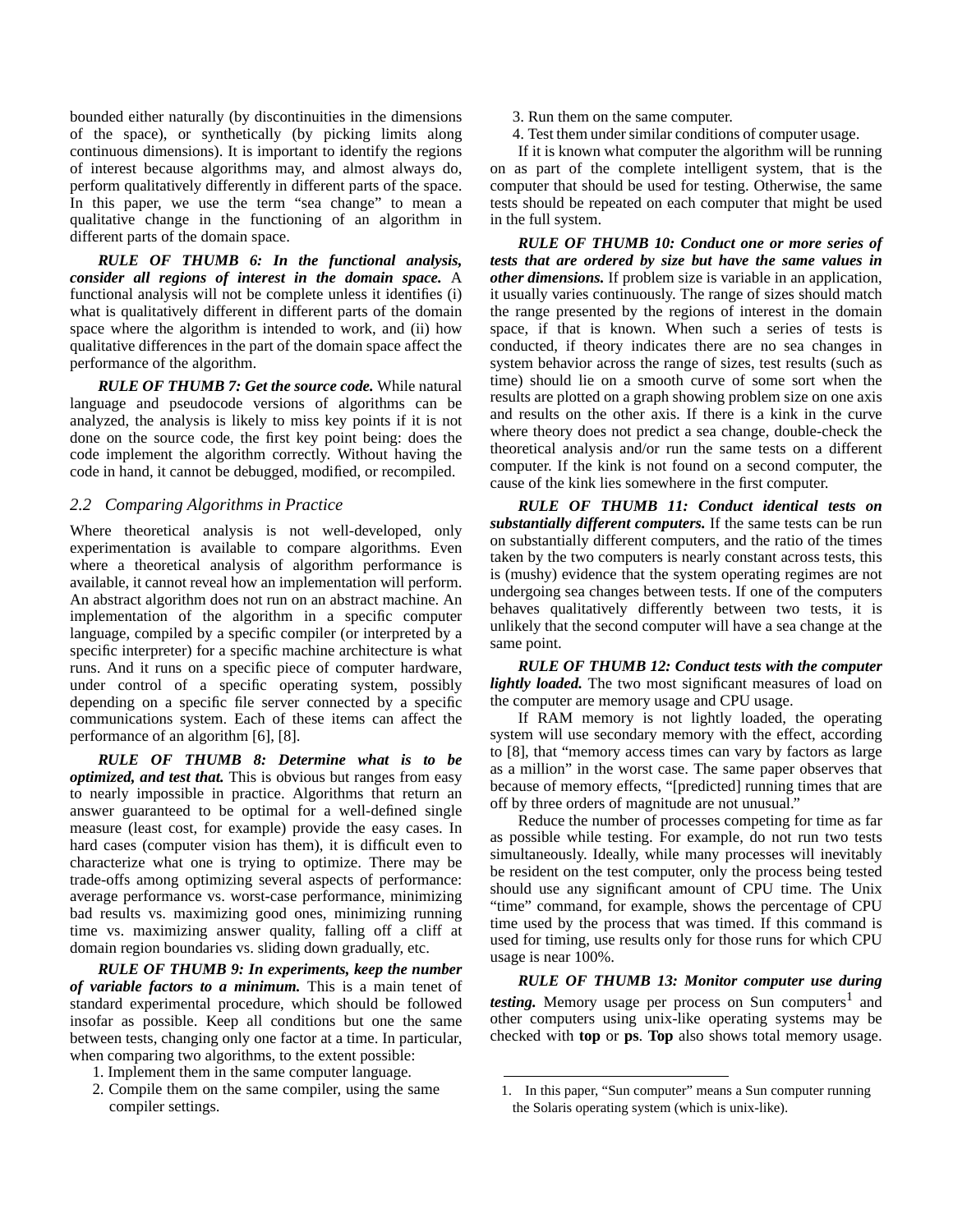Memory usage per process and in total on  $PC's<sup>1</sup>$  may be checked using the Windows Task Manager.

CPU usage for a process may be checked on computers using unix-like operating systems with the **top** and **time** commands. **Top** also shows total CPU usage. On PC's, a performance meter is available inside the Windows Task Manager (and in a stand-alone process) that will show total CPU usage. On PC's the Windows Task Manager will show CPU usage per process.

Monitoring processes are designed to use minimal computer resources, so having them running while testing will probably not interfere with testing. Some monitoring processes (**top**, for example) show what resources they themselves are using. If it is suspected that a monitoring process is using significant resources, run a timing test with the monitor on, then run the same test with the monitor off and compare results.

*RULE OF THUMB 14: Conduct tests with the computer realistically loaded.* Conducting tests with the computer lightly loaded should always be done, but a light load may not be possible in the full system. If the load on a computer running the full system is known, conduct tests under those load conditions. Where performance changes dramatically between lightly loaded and realistically loaded conditions, consider reconfiguring the full system.

*RULE OF THUMB 15: Understand the effects of the test harness and compensate for them.* The algorithm being tested will have interfaces to the rest of the full system and may require data structures to exist. To test without the full system, a test harness is built, typically in the form of computer code for a driver including a main routine and routines to set up data. If the full system normally builds data structures while it runs, as opposed to building them by reading a file, it may be necessary to define a file format and have file-reading code in the driver. When tests are run using the harness, some time will be used by the driver code. If time to do the same functions is not required by the full system, that time should be diluted or subtracted in analyzing test results.

Typically, a test harness will consume a significant amount of time primarily when it starts up (for file reading, for example), and possibly when it shuts down.

*RULE OF THUMB 16: Use representative test cases.* The test cases used should be typical of the region of domain space for which an algorithm is being tested. If possible, harvest test cases from data acquired during intelligent system operation. It is very rare for a test case generator to exist that is guaranteed to produce test cases that satisfy some metric for representativeness. Producing representative test cases typically requires both establishing criteria for representativeness and conducting secondary experiments on candidate test cases to see how well they meet the criteria.

*RULE OF THUMB 17: Use standard test case sets, if available and appropriate.* In some domains, standard sets of test cases may be available. Even where these are available, care is needed in deciding if they are really in the proper domain region and, if so, whether they are adequately representative.

A common pitfall with test cases is that an algorithm is tuned for a specific set of test cases that are not adequately representative of the domain region. When further testing is done or the full system is built and run, performance is significantly lower than expected. Where no good metric for representativeness exists, the only solution for this problem may be to use very large sets of test cases.

*RULE OF THUMB 18: Collect secondary data showing what the algorithm is doing internally.* This is useful for:

- 1. verifying that data which should be the same between two algorithms or implementations is the same.
- 2. verifying that an algorithm is doing in practice what it should be doing in theory.
- 3. tuning the algorithm for better performance.
- 4. understanding where the algorithm is spending the majority of its time.

This is at the border between testing and debugging. If an algorithm is not doing what the tester thinks it should be doing, either the tester is confused or there is a bug in the code or the algorithm itself.

*RULE OF THUMB 19: Deal with measurement error.* Another obvious rule. This is like "check the hull for leaks" in that checking any one spot is easy, but there may be a lot to check, and if you miss one spot, the boat sinks. Deciding between algorithms does not usually require high precision or high accuracy; getting measurements within 10% to 20% overall is probably good enough. Where components of error are additive, of course, the error in an individual component needs to be lower.

Quick checks should be applied to measuring tools such as the **time** or **top** command or a performance monitor. Things that measure time can be double-checked against clocks or watches. Where more than one tool is available, use both and compare. For example, CPU usage on a Sun computer is given both by **time** and **top**.

Much of the data taken by computer tools such as **top** and performance monitors is an average over some time period, and one should be aware of this when using those tools. For example, performance monitor plots may show CPU usage ramping up over a few seconds, staying level for a long time, and then ramping down again. The ramps are almost certainly not real. What is actually happening is a quick jump from low to high when a process starts and a jump back to low when the process ends. The ramps (which help the eye follow the curve) are artifacts of using a rolling time average. The real life span of the process is probably from the beginning of the ramp up to the beginning of the ramp down.

Performing repeatability tests is very useful. The total variation in a repeated test contains at least three components, each of which has random and systematic parts:

- 1. variation caused by differences in the internal computer environment between tests.
- 2. errors in the tools used to take the measurements.
- 3. errors in reading the measurements provided by the tools.

Although equal and opposite random errors are possible in theory, they are unlikely to occur repeatedly in practice. If the variation between repeated measurements is small in every

<sup>1.</sup> In this paper, "PC" means a PC running an MS Windows operating system.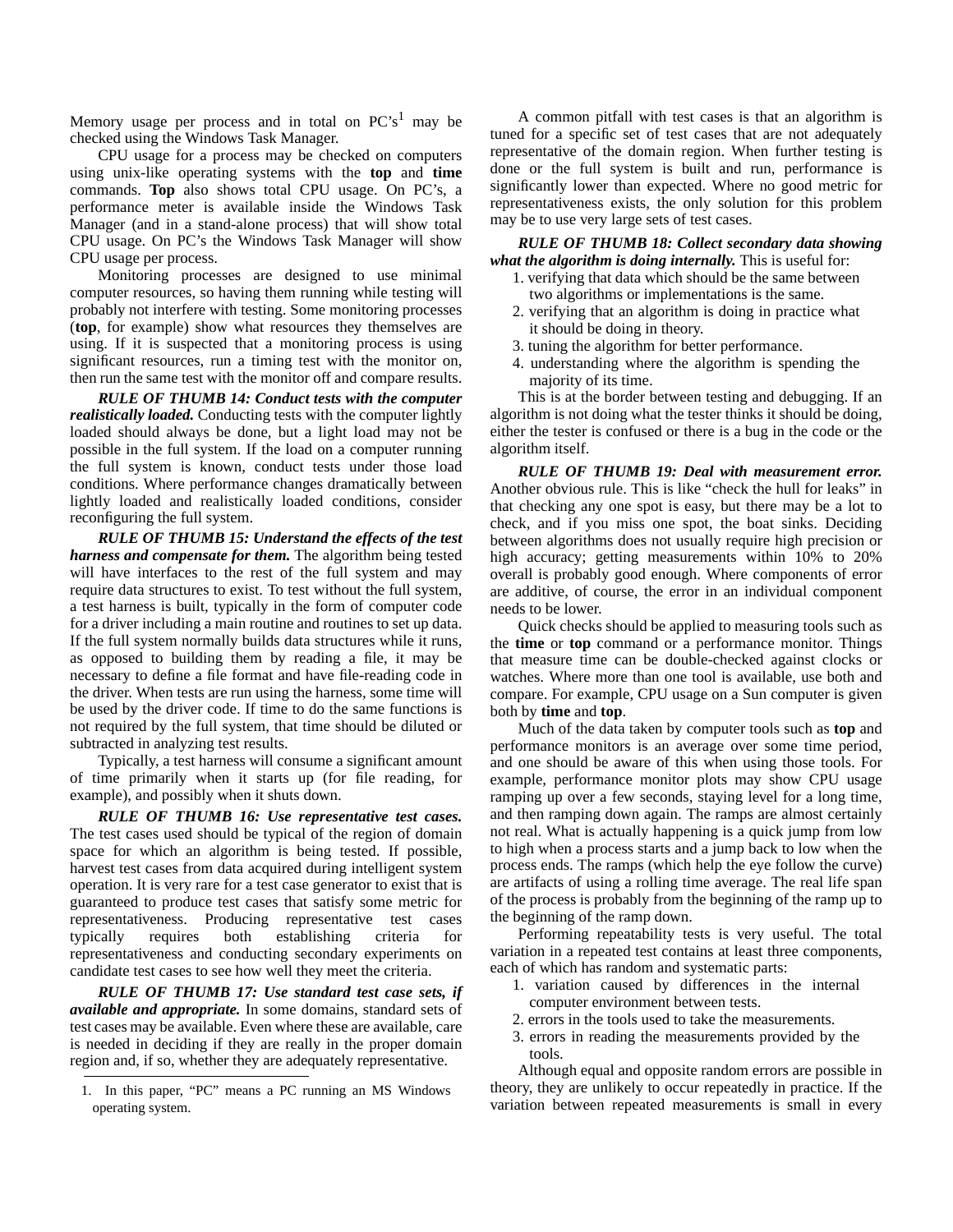case, it is nearly certain that all three components of random error are small. If possible, adjust test procedures so that variations in repeated tests are small compared with the quantity being measured.

*RULE OF THUMB 20: At widely separated times, repeat tests performed earlier.* Repeating old tests will help catch systematic errors that vary slowly over time.

## <span id="page-4-0"></span>**3. Example**

Many systems may use a graph search algorithm. In building planning systems for domains as diverse as autonomous vehicles [\[3\]](#page-8-9) and automated atom assembly, researchers at NIST have been using Dijkstra graph search [\[5\]](#page-8-3). This finds a least cost path (if there is any path) between any two nodes in a directed graph. In previously reported work [\[4\]](#page-8-2), we compared three implementations of the Dijkstra algorithm. We were aware that even the best of these three (which we will call **List**) could be improved by implementing faster methods of using the collection of open nodes that is at the heart of Dijkstra graph search. **List** maintains the open nodes in a linked list arranged in increasing cost order. **List** uses linear search for removing and reinserting nodes whose cost changes. We implemented two algorithms embodying more efficient methods of dealing with the open nodes. The first of these also keeps the open nodes in a list but is a form of jump search [\[10\]](#page-8-4) that overlays the list with more structure; the system that uses it we call **Tabs**. The second uses a type of binary tree for the open nodes [\[1\],](#page-8-5) [\[2\],](#page-8-7) [\[12\]](#page-8-8), and the system using it we call **AVL**. We ran a series of tests on **List**, **Tabs**, and **AVL** and compared them. This paper uses that comparison as an example. Test data and descriptions of the tests are given here. Details of the algorithms are given in a separate, not yet published paper.

The three implementations all produce the same results in theory, and the results are guaranteed to be optimal (measured by least cost). Theoretical analyses of average time for removal and insertion operations on the collection of open nodes are straightforward. They show average times of **O(M)** for **List**, **O(sqrt(M))** for **Tabs**, and **O(log(M))** for **AVL**, where **M** is the size of the open nodes collection. As discussed in [\[9\]](#page-8-6), however, the theoretical average time of graph search is generally computable (with difficulty if at all) only for well-characterized graphs over which the average is to be taken. In order to apply the average time equations just given, we need to know how **M** varies during operation, on the average, for a given number of nodes **N**, and this depends heavily on the characteristics of the test graphs. The test graphs we used are well-characterized as follows, but we do not have average time equations for nodeto-node searches in graphs with these characteristics.

The sets of test graphs have the following characteristics:

- 1. In each set, each graph has twice as many nodes as the preceding graph.
- 2. In each set, the number of arcs leaving a node is fixed; one set has 16 arcs from each node, the other 2 arcs from each node.
- 3. The cost of each arc is a randomly chosen positive integer less than 50.
- 4. The node at the end of the each arc is randomly chosen, except that the node at the end must differ from the node at the beginning, and for a given beginning node, the end nodes must all differ.
- 5. Each graph is not necessarily completely connected.

Although we do not have big **O** equations for expected behavior, we knew from our functional analysis of the algorithm that nearly all of the processing time is spent in removing nodes from the open nodes collection and inserting nodes back into this collection. It was also clear that the average **M** gets bigger as **N** gets bigger. Thus, since **M/sqrt(M)** and **M/ log(M)** increase rapidly with **M**, we expected **Tabs** and **AVL** to outperform **List** by increasing margins as **N** increases. Since **sqrt(M)/log(M)** increases as **M** increases, we also expected that for sufficiently large **N**, **AVL** would be faster than **Tabs**.

We ran tests first on a Sun Ultra 60 and then on a Pentium 4 class PC. Both computers have 512 megabytes of RAM memory. The PC is at least 5 years newer, so we expected it both to run faster and to do more active memory management.

The results for the Sun are shown for branching factor 16 in [Figure 1](#page-5-0), and for branching factor 2 in [Figure 2](#page-5-1). Rather than showing times for the three algorithms, the graphs show the ratio of the time taken by **List** to the time taken by **AVL** and the ratio of the time taken by **List** to the time taken by **Tabs**. The basic reason for using the ratio is because we are comparing algorithms, and using the ratio washes out the effects of using a specific problem, leaving only the effects of the algorithms. Further discussion is given in [Section 4.](#page-6-0)

As shown in the figures, our expectations were correct. **AVL** and **Tabs** both outperform **List** by increasing margins as **N** increases and **AVL** outperforms **Tabs** by an increasing margin when **N** is more than 8000. Smooth curves fit the data very closely, implying that for both sets of test cases, there was no sea change in the behavior of the Sun over the range of graph sizes we used.

[Figure 3](#page-5-2) shows a comparison of speed on the sun versus speed on the PC. Since the same source code was used on the Sun and the PC, we expected that, in the absence of a sea change in behavior of the PC at some point, the speed ratios would be roughly constant over the range of problem sizes and that the ratio would be about the same for all three systems. [Figure 3](#page-5-2) shows that this was the case for **AVL** and **Tabs**, but not for **List**. Further discussion is given in [Section 4](#page-6-0).

From the functional analyses of the three systems, we expected the search time taken by each implementation to be almost proportional to the number of comparisons performed. This is because, except for the main loop, most of the code consists of loops or recursive function calls in which the number of repetitions depends on a comparison, and the other operations that execute during a repetition are always the same for the code segment performing the repetition. **List** has the fewest other operations per comparison, while **AVL** has the most, so we expect comparisons per second to decrease from **List** to **Tabs** to **AVL**. As shown in [Table 1](#page-5-3) below, the data for branching factor 16 largely bear this out. For each of the three systems and four test cases, the table shows the time taken on the Sun computer to find the answer and the number of comparisons made while finding the answer. The times taken on the PC differed, but the numbers of comparisons did not.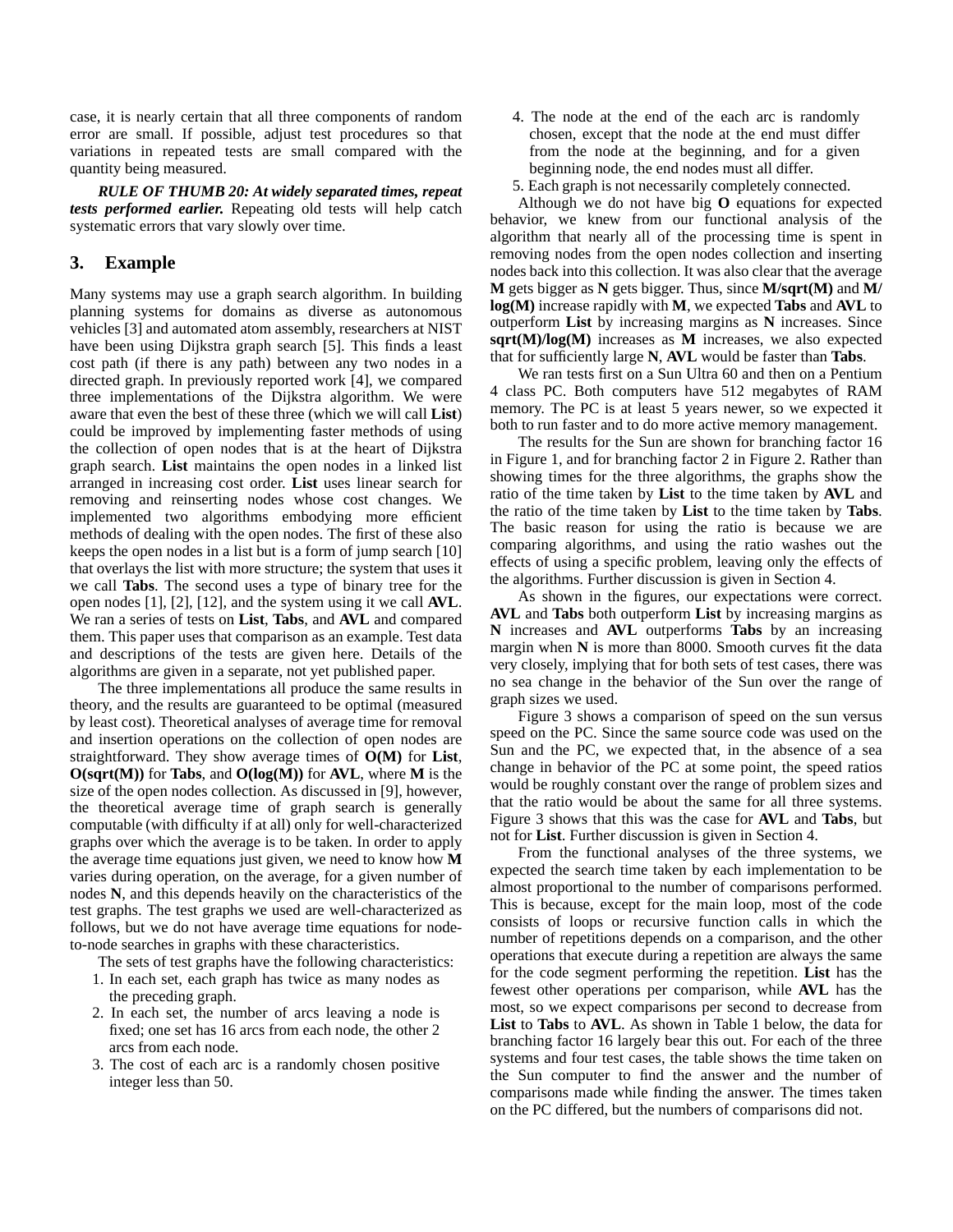



<span id="page-5-2"></span>

|  |  |  |  | Table 1: Data for Branching Factor 16, Sun |  |  |  |
|--|--|--|--|--------------------------------------------|--|--|--|
|--|--|--|--|--------------------------------------------|--|--|--|

<span id="page-5-3"></span>

<span id="page-5-1"></span><span id="page-5-0"></span>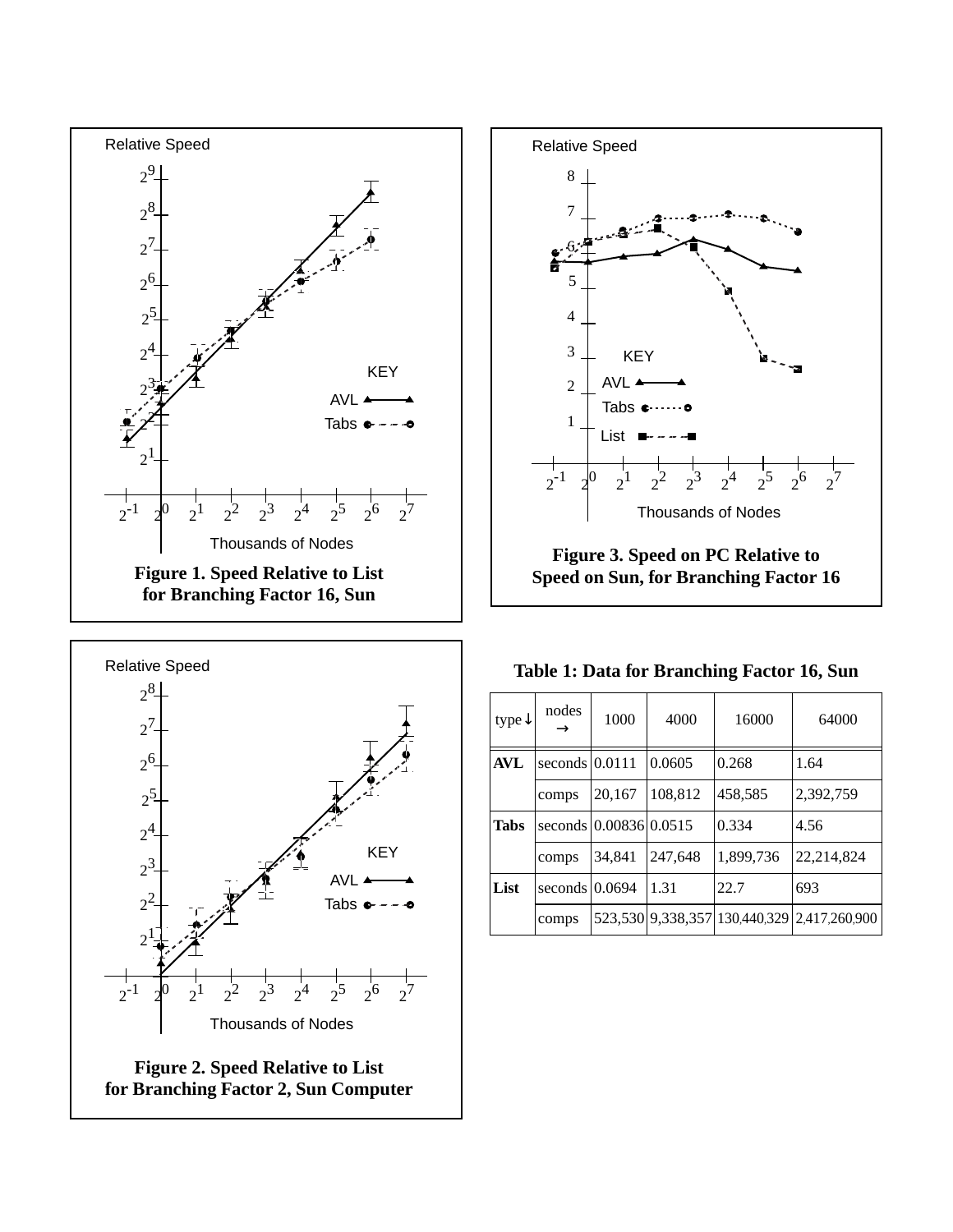#### <span id="page-6-0"></span>**4. How the Example Used the Rules**

*RULE OF THUMB 1: Compare algorithms both in theory and in practice.* This was done, as described in [Section 3.](#page-4-0)

*RULE OF THUMB 2: Do a big O analysis.* This was attempted as described in [Section 3](#page-4-0).

*RULE OF THUMB 3: Do a functional analysis.* We studied the functioning of the algorithms for handling the collection of open nodes. The functional analysis did not reveal any characteristics of the algorithms that would be expected to produce sea changes in the regions of graph space of interest.

*RULE OF THUMB 4: Identify dimensions of the domain space.* We were not focused on a specific application for this work, so we looked at the characteristics of abstract directed graphs (what the Dijkstra algorithm deals with). Following Rule of Thumb 10, we used problem size as one dimension.

In our earlier paper, [\[4\]](#page-8-2) on testing implementations of the Dijkstra algorithm, the functional analysis indicated that versions that keep the list of open nodes in cost order will differ from versions that do not keep the list in order. This difference appeared when the branching factor of the graph (how many arcs leave each node) was used as a dimension of the domain space. We continued to use the branching factor as a dimension in the tests reported in this paper, even though we did not expect to see significantly different behavior on this dimension.

*RULE OF THUMB 5: Identify regions of interest in the domain space.* In automated atom assembly, we have dealt with graphs having 62 to 437,582 nodes using Dijkstra search. Other applications have not had as large an upper bound. The limits of our testing were within a somewhat narrower range: 500 to 128,000 nodes.

*RULE OF THUMB 6: In the functional analysis, consider all regions of interest in the domain space.* As already described, the region of interest was in graph space and was all one piece. It did not have qualitatively different parts.

*RULE OF THUMB 7: Get the source code.* This was easy, since we wrote the code.

*RULE OF THUMB 8: Determine what is to be optimized, and test that.* The Dijkstra algorithm does not halt until an optimum (least cost) answer is found. We accepted optimizing cost, as provided by the algorithm in its usual form. Since there is no way to predict the cost of the answer before the search is conducted, it is not possible to stop the search when a 120% optimum cost (or whatever fraction or margin) solution is found. The Dijkstra algorithm could readily be modified either to stop at some point between finding the first answer and finding an optimal answer or to keep going after finding the first optimal answer until all equally optimal answers have been found, but we did not do this.

*RULE OF THUMB 9: In experiments, keep the number of variable factors to a minimum.* Our tests included three variable factors: the computer (Sun or PC), branching factor of the graph (2 or 16), and problem size (500 to 128,000 nodes). In the range 1000 to 64,000 nodes, the 3-dimensional test space has all data points lying on lines for which two of the three variables are constant. For example, as shown in [Figure 1](#page-5-0), the computer and the branching factor were held constant while problem size was varied.

To reduce variable factors in the source code, we remodularized the code. We placed the code defining a graph, a node, and a Dijkstra search node in the file dijk.hh and used this file in building each of the three systems. We built the test harnesses for **AVL** and **Tabs** by copying the harness for **List** and changing a very few lines.

*RULE OF THUMB 10: Conduct one or more series of tests that are ordered by size but have the same values in other dimensions.* Two series of tests in increasing size order are shown in [Figure 1](#page-5-0) and [Figure 2](#page-5-1) for the Sun Computer. The same tests were run on a PC and used for building [Figure 3](#page-5-2).

*RULE OF THUMB 11: Conduct identical tests on substantially different computers.* We ran the same test cases on both a Sun and a PC. These are known to be substantially different.

[Figure 3](#page-5-2) shows that for **Tabs** and **AVL**, the ratio of the speed of the PC to the speed of the Sun is almost constant over the range of sizes tested for branching factor 16. **Tabs** runs about 6.6 times as fast on the PC. **AVL** runs about 6.0 times as fast on the PC. For **List**, the ratio is not constant, decreasing by a factor of about 2 over the same range. This appears to indicate a sea change in the behavior of the PC over this range. Since we expected more active manipulation of memory on the PC, but we determined that secondary memory is not being used, we hypothesize that the sea change is caused by a difference in the use of cache memory between the smaller and larger problems. We have not tried to verify this.

If figures similar to [Figure 1](#page-5-0) and [Figure 2](#page-5-1) were drawn for the PC, they would not have the nice appearance of those figures because the algorithm comparison would be confounded by the sea change in computer behavior. If we had tested only on the PC, we would have had a very hard time determining whether the algorithm or the computer was responsible.

*RULE OF THUMB 12: Conduct tests with the computer lightly loaded.* For both Sun and PC, we made sure no processes were running that would compete significantly for system resources. While any test was in progress we did not move the mouse or touch the keyboard. The following observations establish that both computers were always lightly loaded during tests.

*RULE OF THUMB 13: Monitor computer use during testing.* On the Sun, we monitored with both time and top that the test process was using almost all of the CPU. When testing on the Sun, we recorded results only when CPU usage was at least 98% according to the results provided by the **time** command.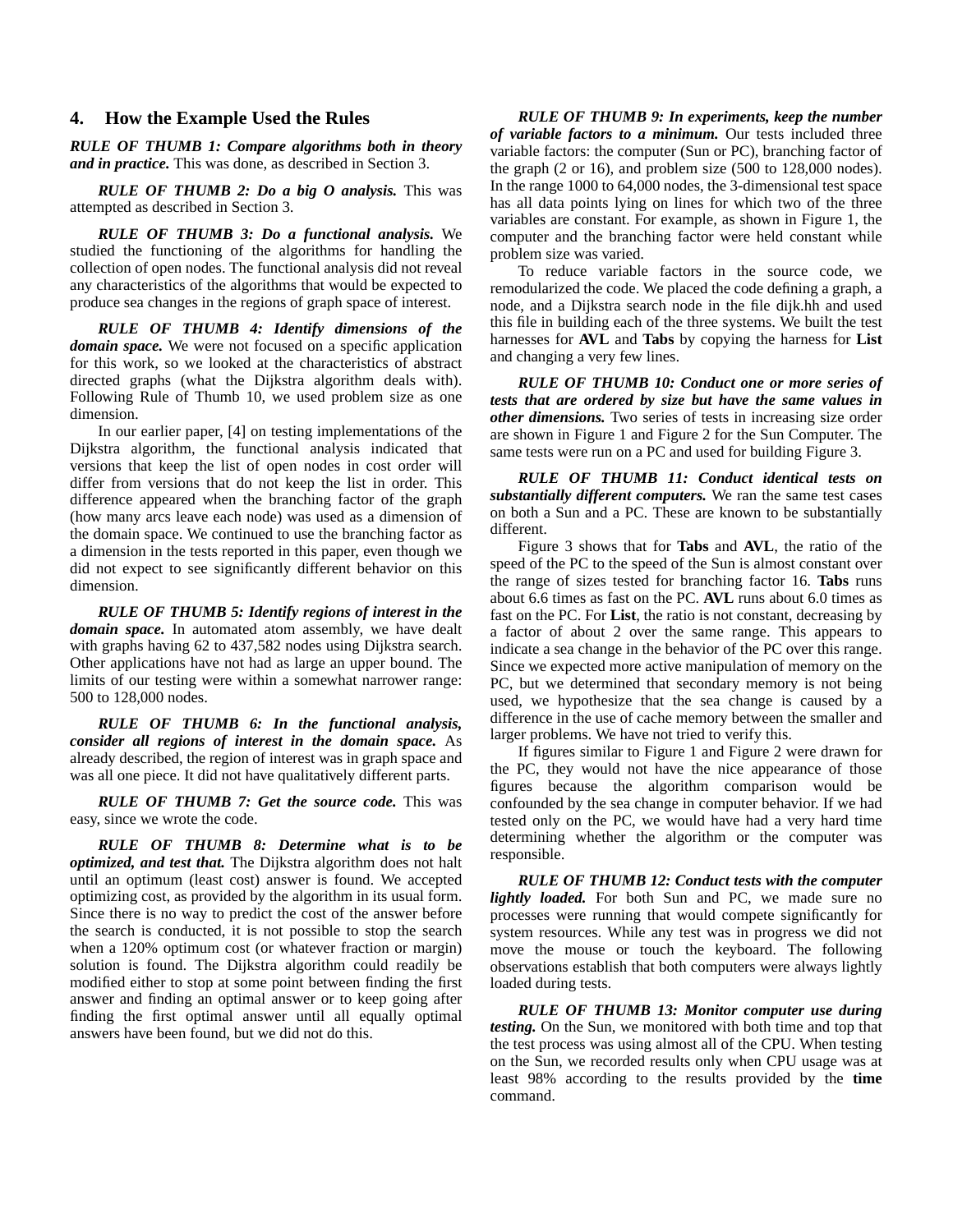On the PC we used the Task Manager and/or the performance monitor to monitor CPU usage. In all cases, CPU usage was at zero both before and after each test. During tests run on the PC, CPU usage reached a very flat plateau at 50%, as opposed to just under 100% on the Sun. This may indicate that the PC operating system's CPU allocation policy does not allow any process to have more than half the CPU, even if the other half is available. We did not attempt to investigate this further.

The Sun and the PC each had 512 megabytes of RAM memory. On the Sun, the largest any search process became was 13 megabytes. There were always over 100 megabytes of free RAM and no CPU time was spent on swapping. On the PC, the largest any search process became was 22 megabytes. There were always over 200 megabytes of free RAM and no CPU time was spent on swapping.

We checked that none of the monitors uses a significant portion of the CPU.

*RULE OF THUMB 14: Conduct tests with the computer realistically loaded.* Our tests were not conducted using a complete intelligent system. We did not know what a realistic load would be, so we did not do this.

*RULE OF THUMB 15: Understand the effects of the test harness and compensate for them.* The test harness for Dijkstra search was a main routine taking four arguments (i) the name of a graph file, (ii) the node number of the start node, (iii) the node number of the goal node, (iv) the number of times to repeat the search. The number of times to repeat the search was selected so as to satisfy the requirement that the total time taken by the test be at least 30 seconds. Preliminary testing of each test case was done to determine a number of repetitions that would meet this requirement but not need more than a few minutes for each test.

A file format for an abstract directed graph was devised, and a file reader was built into the test harness that would read the file and build a directed graph structure. Testing revealed that the smaller files were read in a second or less, but the larger ones required up to 7 seconds on the Sun and up to 18 seconds (for the same file) on the PC. We did not attempt to determine why the PC was slower. The reading time was calculated by running the same test with two different numbers of repetitions and using the equation TotalTime =  $(ReadTime +$ (RunTime x repetitions)). The reading time was also observed on the PC performance meter. Where reading times were more than a second, the run times were calculated using the equation just given.

Reading times are out of the scope of comparing the algorithms we were comparing. They are effects of the test harness, and we compensated for them.

The other effect of the test harness we identified was the time taken by the "for" loop that repeats the test. Each time around that loop, each node in the graph is marked UNOPENED, since Dijkstra search requires that marking when it starts up. This is a very small amount of processing compared with the processing done on nodes in Dijkstra search, so we did not compensate for it.

*RULE OF THUMB 16: Use representative test cases.* The graphs we used were constructed (by a graph-building program we wrote) to produce graphs with the characteristics described earlier. The user of the program specifies number of nodes, the branching factor, and an upper bound on arc cost. In real problems, a constant branching factor seems unlikely. We doubt that the algorithms would have compared differently if we had used variable branching factors, but we have neither an analysis nor experimental data to substantiate that. Since our graph construction methods were not selected to produce graphs similar to those found in any specific application, we cannot claim that the test graphs are representative.

An equally severe problem was picking the start and goal nodes for each test case. Clearly, in each graph we constructed, some pairs of nodes would be connected by a short cheap path while other pairs would be connected only by more expensive longer paths. Finding the least expensive path would be relatively easy for the short cheap paths and relatively hard for the long expensive paths. To get average results, in each graph, we could have randomly selected a set of pairs, repeated the tests for all pairs in the set, and averaged the results. This would have required a much larger amount of testing than we were prepared to do. Instead, for each graph we randomly selected a set of 7 pairs, timed all 7 pairs using **AVL** and only a few repetitions to identify the pair with median time, and used that one pair as the representative for the graph in testing with **List** and **Tabs** and retesting with **AVL**.

This selection procedure still left substantial differences in the relative difficulty of the test cases. When run time was plotted against problem size for the algorithms being tested, the resulting lines were rather jagged. But the three curves zigged and zagged together, implying the zigs and zags were effects of problem difficulty, not the algorithms being tested. This suggested factoring out the difficulty of the representative problem by plotting the ratios of the times, not the actual times, and that is what we did.

For a specific instance of a test case, the time taken can be viewed as the relative difficulty of the test case (compared with the average difficulty) multiplied by the average time taken. If the average time taken is given by  $T = F(N)$ , then letting  $D_{\text{Case}}$ be the relative difficulty, the equations for time taken for a specific test case are:

 $T_{ListCase} = D_{Case} \times F_{List}(N),$  $T_{\text{TablesCase}} = D_{\text{Case}} \times F_{\text{Tables}}(N)$ , and  $T_{AVLCase} = D_{Case} \times F_{AVL}(N)$ .

When the ratio of any two times is taken, the  $D_{\text{case}}$  in the numerator cancels with the **Dcase** in the denominator, removing the effect of the difficulty of the case.

*RULE OF THUMB 17: Use standard test case sets, if available and appropriate.* We are not aware of any standard test case sets for pure graph search using the range of sizes and branching factors we have used.